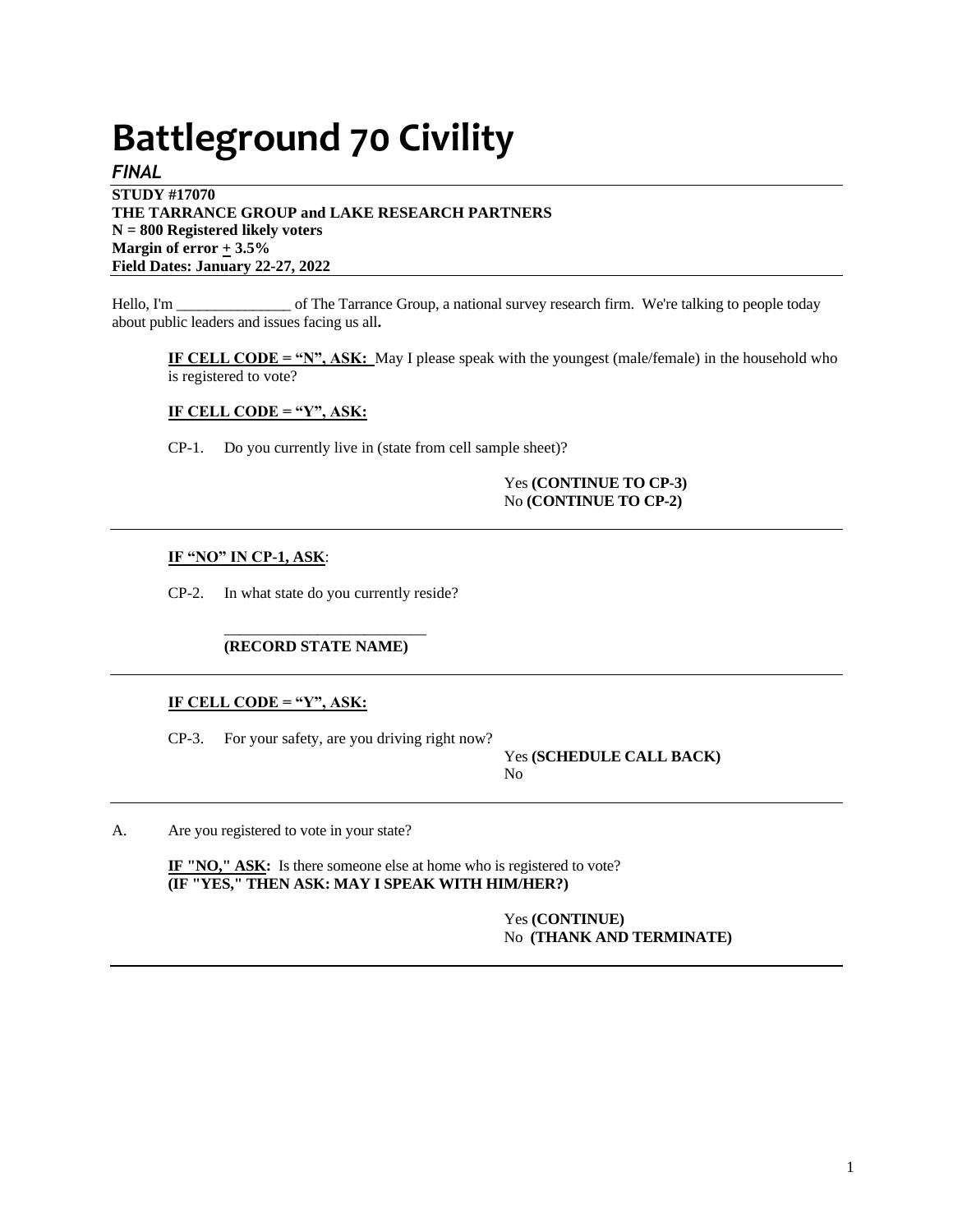B. Are you, or is anyone in your household, employed with an advertising agency, newspaper, television or radio station, or political campaign?

## Yes **(THANK AND TERMINATE)** No **(CONTINUE)**

C1-1. In order to ensure an accurate sample: What is your age, please? (i.e. Record 48 years old as  $\overline{0}$  4  $\overline{8}$ ) (Record UNSURE/REFUSED AS  $9\overline{9}$  9)

### \_\_\_\_\_ \_\_\_\_\_ \_\_\_\_\_ **(RECORD AGE)**

**IF REFUSED, PROMPT:** We need at least an age range for statistical purposes only. If I read a list of age ranges, will you tell me which one you fall in? **(READ CHOICES)**

C1-2. What is your age, please? (**JUST RECORD**) 18-24..........................................................................5%

Now thinking ahead to the election for Congress that will be held in November --

D. What is the likelihood of your voting in the November elections for Congress – are you extremely likely, very likely, somewhat likely, or not very likely at all?

| (CONTINUE)            |                                 |  |
|-----------------------|---------------------------------|--|
| (THANK AND TERMINATE) | Not Very Likely<br>UNSURE (DNR) |  |
|                       |                                 |  |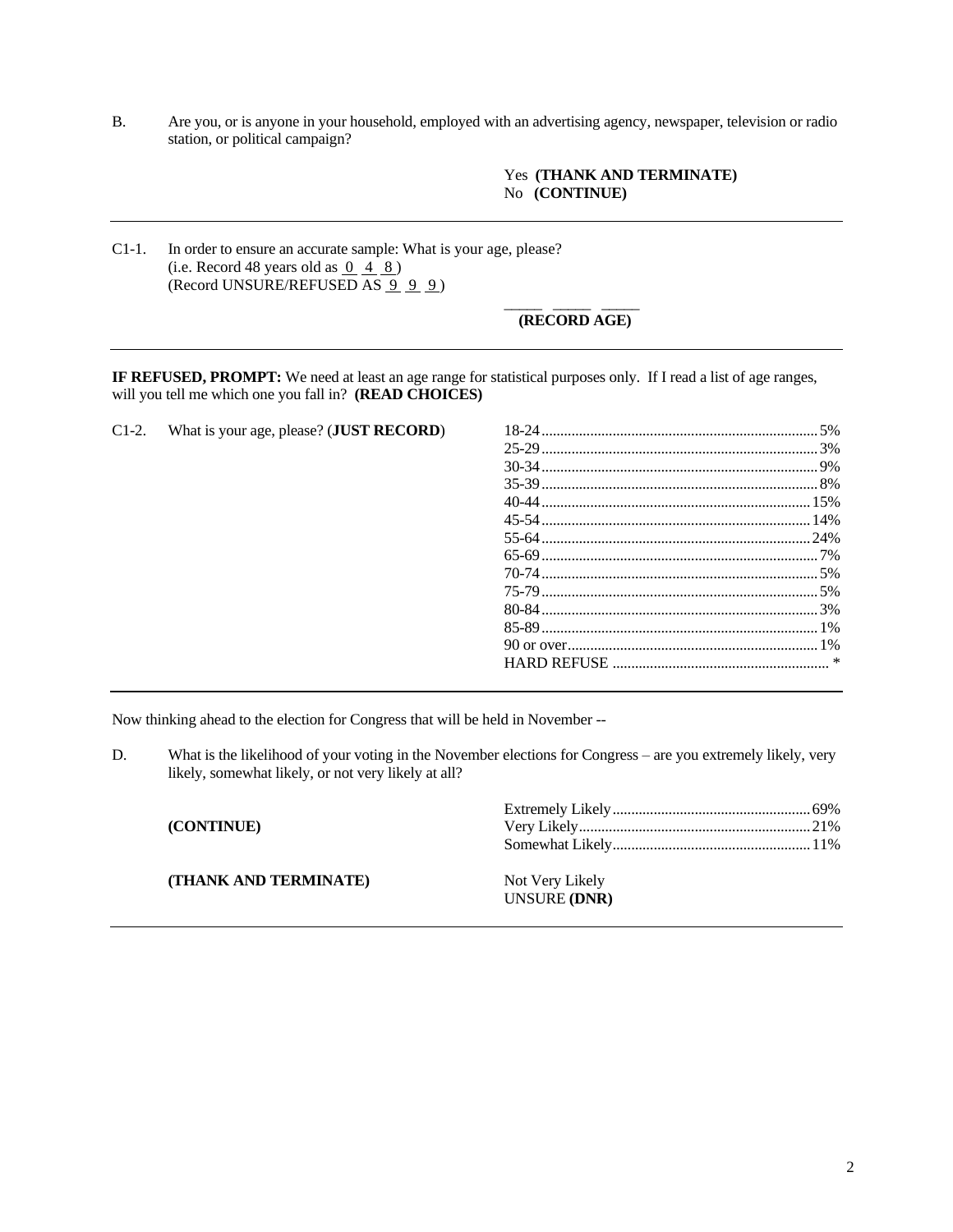Now, thinking for a moment about things in the country--

1. Do you feel things in the country are going in the right direction, or do you feel things have gotten off on the wrong track?

| IF CHOICE MADE, ASK: And |  |
|--------------------------|--|
| do you feel strongly or  |  |
| somewhat about that?     |  |
|                          |  |
|                          |  |

Now I would like to read you a list of issues that some people have said are important to them. Please listen as I read the list and tell me which one issue you think is most important to you personally.

# **(READ AND ROTATE ISSUES)**

IF CHOICE MADE, ASK: *And which issue do you think is next most important?*

|           |                                | Q <sub>2</sub><br><b>MOST</b><br><b>IMPORTANT</b> | Q <sub>3</sub><br><b>NEXT MOST</b><br><b>IMPORTANT</b> |
|-----------|--------------------------------|---------------------------------------------------|--------------------------------------------------------|
| $\bullet$ | <b>Taxes</b>                   | 2%                                                | 3%                                                     |
| $\bullet$ | Jobs and the economy           | 11%                                               | 12%                                                    |
| $\bullet$ | National defense and terrorism | 2%                                                | 5%                                                     |
| $\bullet$ | COVID-19                       | 10%                                               | 9%                                                     |
| $\bullet$ | Health care                    | 6%                                                | 10%                                                    |
| $\bullet$ | Crime and drugs                | 4%                                                | 6%                                                     |
| $\bullet$ | Government spending            | 9%                                                | 10%                                                    |
| $\bullet$ | Climate change                 | 10%                                               | 8%                                                     |
| $\bullet$ | Immigration                    | $8\%$                                             | 9%                                                     |
| $\bullet$ | Division in the country        | 12%                                               | 10%                                                    |
| $\bullet$ | Rising cost of living          | 13%                                               | 12%                                                    |
| $\bullet$ | Racism                         | 4%                                                | 5%                                                     |
| $\bullet$ | COMBINATION/EQUALLY (DNR)      | 9%                                                | 1%                                                     |
| $\bullet$ | <b>OTHER (DNR)</b>             | 1%                                                | 2%                                                     |
| $\bullet$ | <b>NONE (DNR)</b>              | $\ast$                                            | $\ast$                                                 |
| ٠         | <b>UNSURE (DNR)</b>            | 1%                                                | $\ast$                                                 |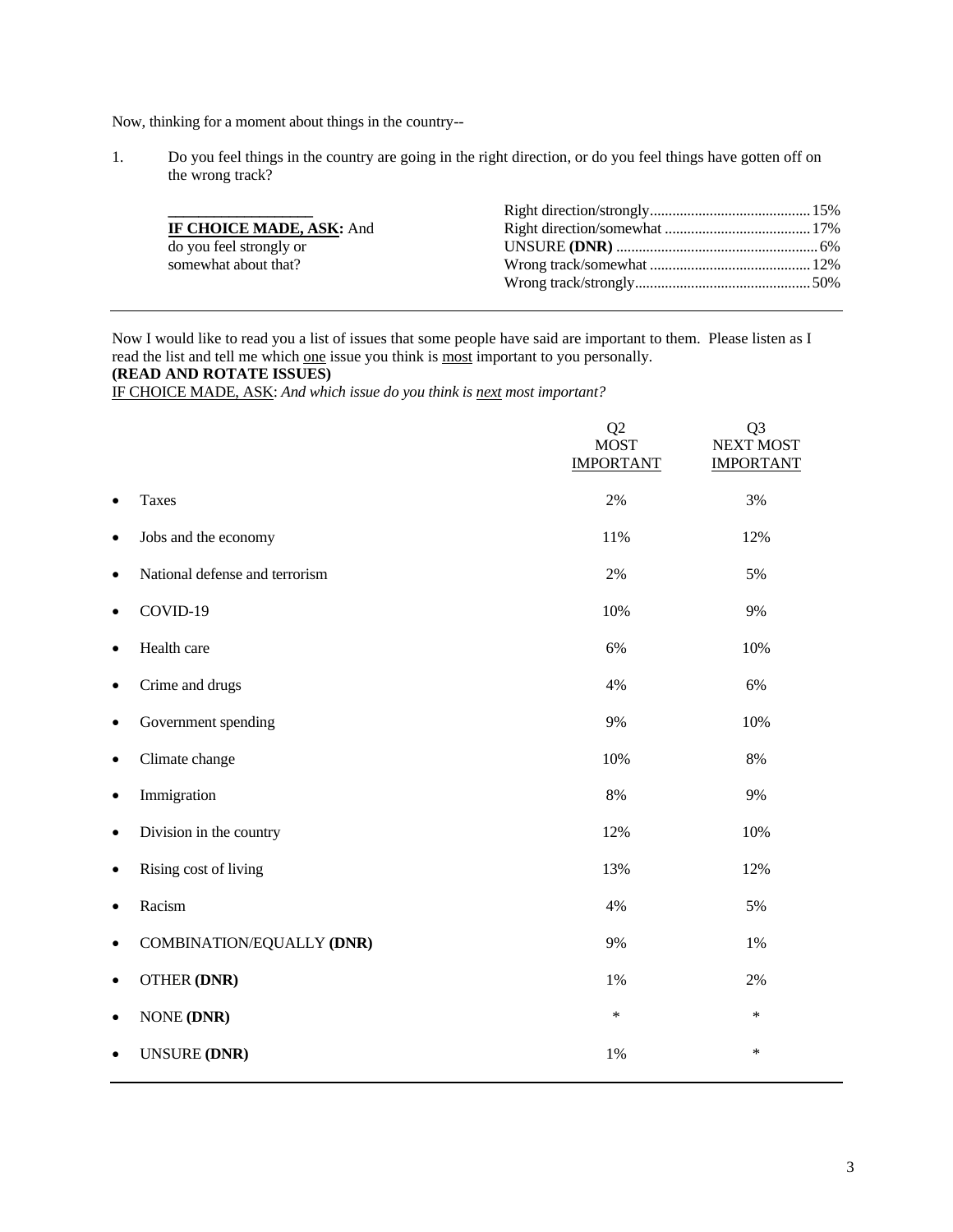Now, I would like you to think about civility in politics for the next few questions…

4. In general, since the beginning of the COVID-19 health crisis, do you think politics has been:

## **\*\*RANDOMIZE CHOICES\*\***

- More civil,
- Less civil, OR
- About the same

**s**ince the advent of the COVID-19 health crisis?

And, thinking about this issue over a different length of time…

5. In general, since Joe Biden has become President, do you think politics has been:

## **\*\*RANDOMIZE CHOICES\*\***

- More civil,
- Less civil, OR
- About the same

since before he became President?

Now, I want to ask you for a moment about the events of January 6, 2021.

6. Based on what you know, do you think the events of January 6 made it more likely or less likely that the country will have violent political protests in the future?

| IF CHOICE IS MADE, ASK: |  |
|-------------------------|--|
| And is that strongly or |  |
| somewhat (more likely/  |  |
| less likely)?           |  |
|                         |  |
|                         |  |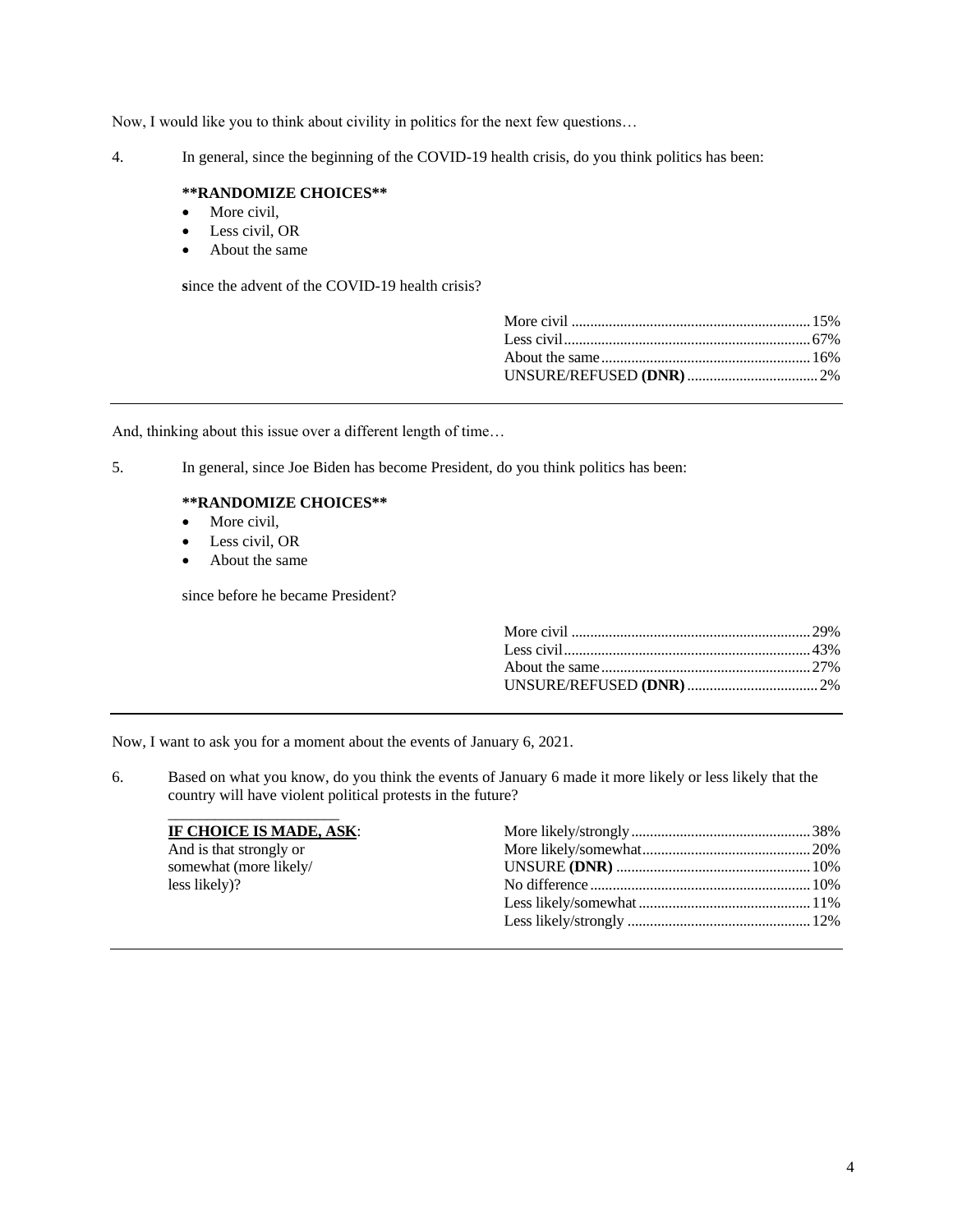Now I am going to read you a list of values. When thinking about our leaders, please tell me which value is the most important to you.<br>(READ AND RANDOMIZE LIST) 7.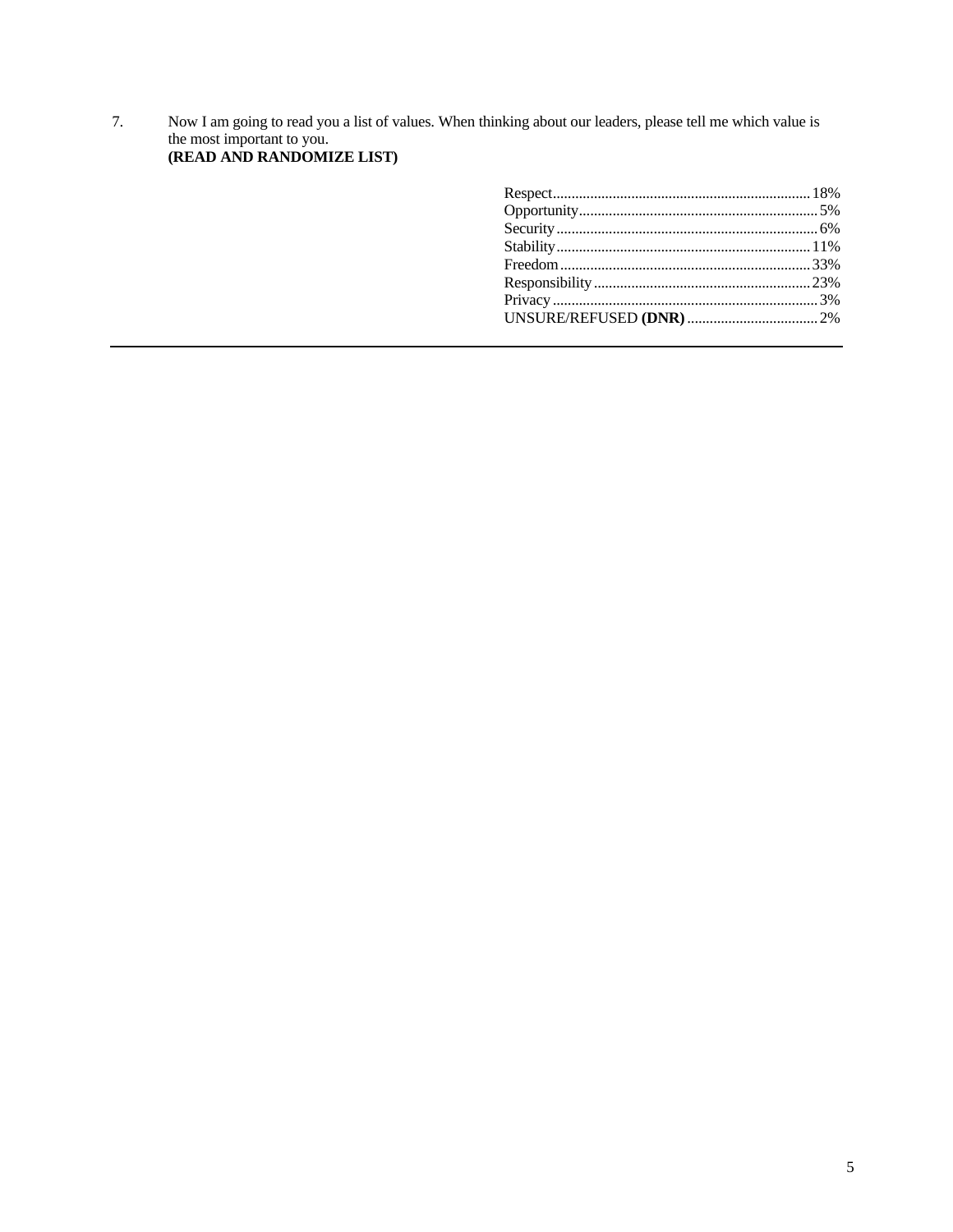Now, I am going to mention several items. For each one, please tell me if you have a lot, some, a little, or no respect for that particular person or organization. Here is the first one… **(RANDOMIZE ITEMS)**  $\mathbf{D}$ **D** 

| 8.  | Members of the Republican party<br>(PROMPT: DO YOU HAVE A LOT,<br>SOME, A LITTLE, OR NO | A lot | <b>Some</b> | A little | <b>None</b> | DK/<br><b>Ref</b> |
|-----|-----------------------------------------------------------------------------------------|-------|-------------|----------|-------------|-------------------|
|     | <b>RESPECT FOR THIS PERSON OR</b><br><b>ORGANIZATION?)</b>                              | 16%   | 32%         | 22%      | 26%         | 4%                |
| 9.  | Members of the Democratic party                                                         | 19%   | 32%         | 21%      | 26%         | 2%                |
| 10. | President Joe Biden                                                                     | 31%   | 23%         | 12%      | 34%         | 1%                |
| 11. | Large newspapers like the Washington<br>Post and the New York Times.                    | 19%   | 25%         | 15%      | 30%         | 11%               |
| 12. | <b>Fox News</b>                                                                         | 13%   | 21%         | 20%      | 41%         | 5%                |
| 13. | U.S. Senator Mitch McConnell                                                            | 7%    | 27%         | 20%      | 37%         | 10%               |
| 14. | Nancy Pelosi ("PUH-LOW-SEE")                                                            | 22%   | 19%         | 11%      | 45%         | 3%                |
| 15. | <b>MSNBC</b>                                                                            | 15%   | 24%         | 15%      | 34%         | 12%               |
| 16. | Donald Trump                                                                            | 24%   | 17%         | 11%      | 46%         | 1%                |
| 17. | <b>CNN</b>                                                                              | 16%   | 25%         | 12%      | 38%         | 9%                |
| 18. | Dr. Anthony Fauci ("FOW-chee")                                                          | 40%   | 13%         | 11%      | 33%         | 5%                |
| 19. | The Black Lives Matter movement                                                         | 33%   | 21%         | 11%      | 32%         | 4%                |
| 20. | Your state's governor                                                                   | 35%   | 23%         | 17%      | 23%         | 2%                |

# **(END RANDOMIZATION)**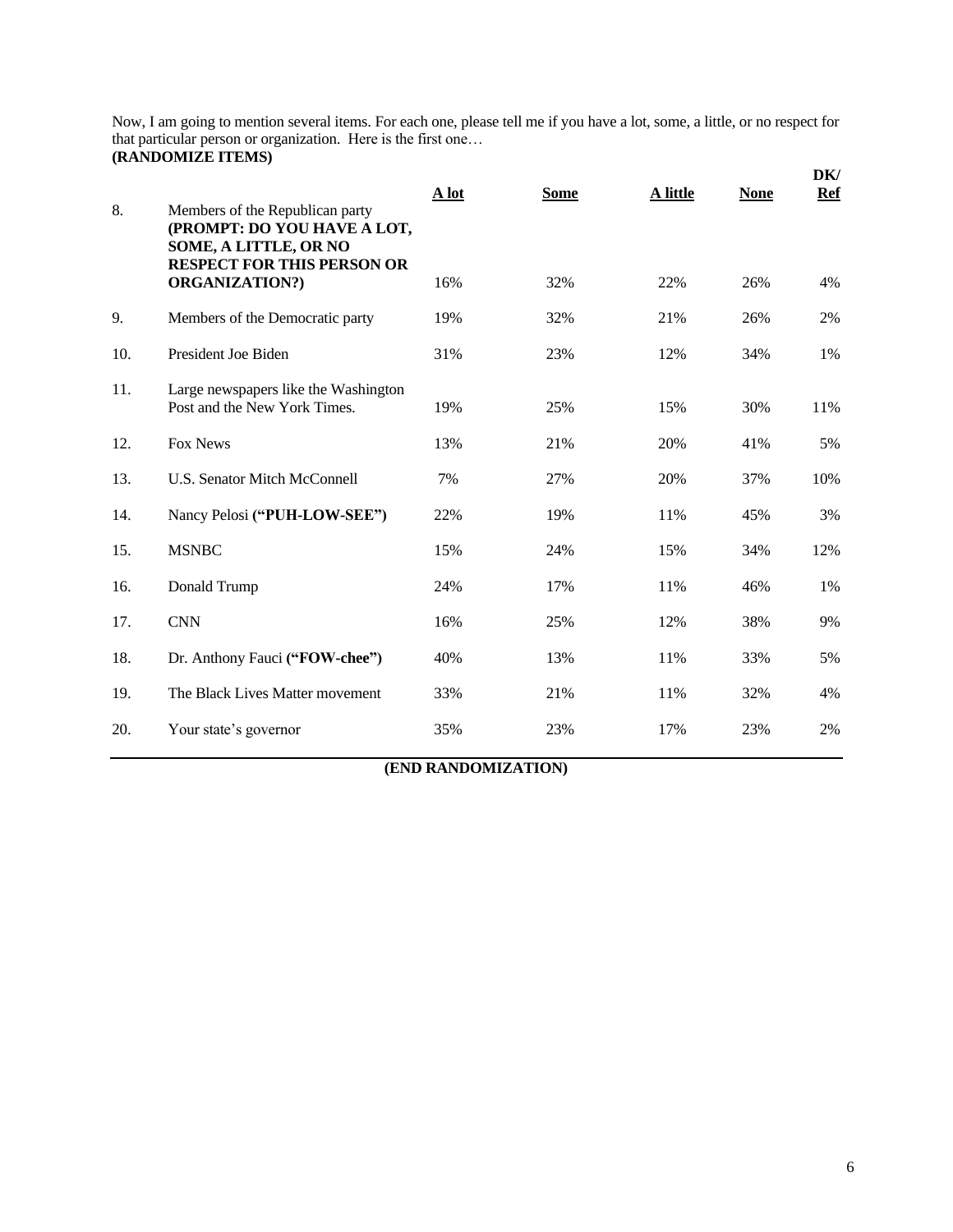And, thinking about the issue of political divisions as a whole…

21. On a scale of 0 to 100, where "0" is there is no political division in the country and where "100" is political division on the edge of a civil war, where would you rank the level of political division in the country? (Record UNSURE/REFUSED AS  $9 \overline{9} \overline{9}$ )

## \_\_\_\_\_\_\_\_ \_\_\_\_\_ \_\_\_\_\_ **(RECORD RESPONSE)**

Now, please think ahead to one year from now…

22. On a scale of 0 to 100, where "0" is there is no political division in the country and where "100" is political division on the edge of a civil war, where would did you think the level of political division will be one year from now? (Record UNSURE/REFUSED AS  $999$ )

### \_\_\_\_\_\_\_\_ \_\_\_\_\_ \_\_\_\_\_ **(RECORD RESPONSE)**

And, no matter how you feel about the political divisions in the country…

23. Would you say that you agree or disagree with this statement:

*I am optimistic about the future because young people are committed to making this country a better place to live for everyone.*

| IF CHOICE MADE, ASK: |  |
|----------------------|--|
| And do you strongly  |  |
| (agree/disagree)     |  |
| or somewhat (agree/  |  |
| disagree) with that? |  |
|                      |  |

Now, just a few final questions for statistical purposes only…

D2. What is the highest level of education you have completed? **(DO NOT READ, JUST RECORD)**

| Graduate/professional school (16 or more)  20% |  |
|------------------------------------------------|--|
|                                                |  |
|                                                |  |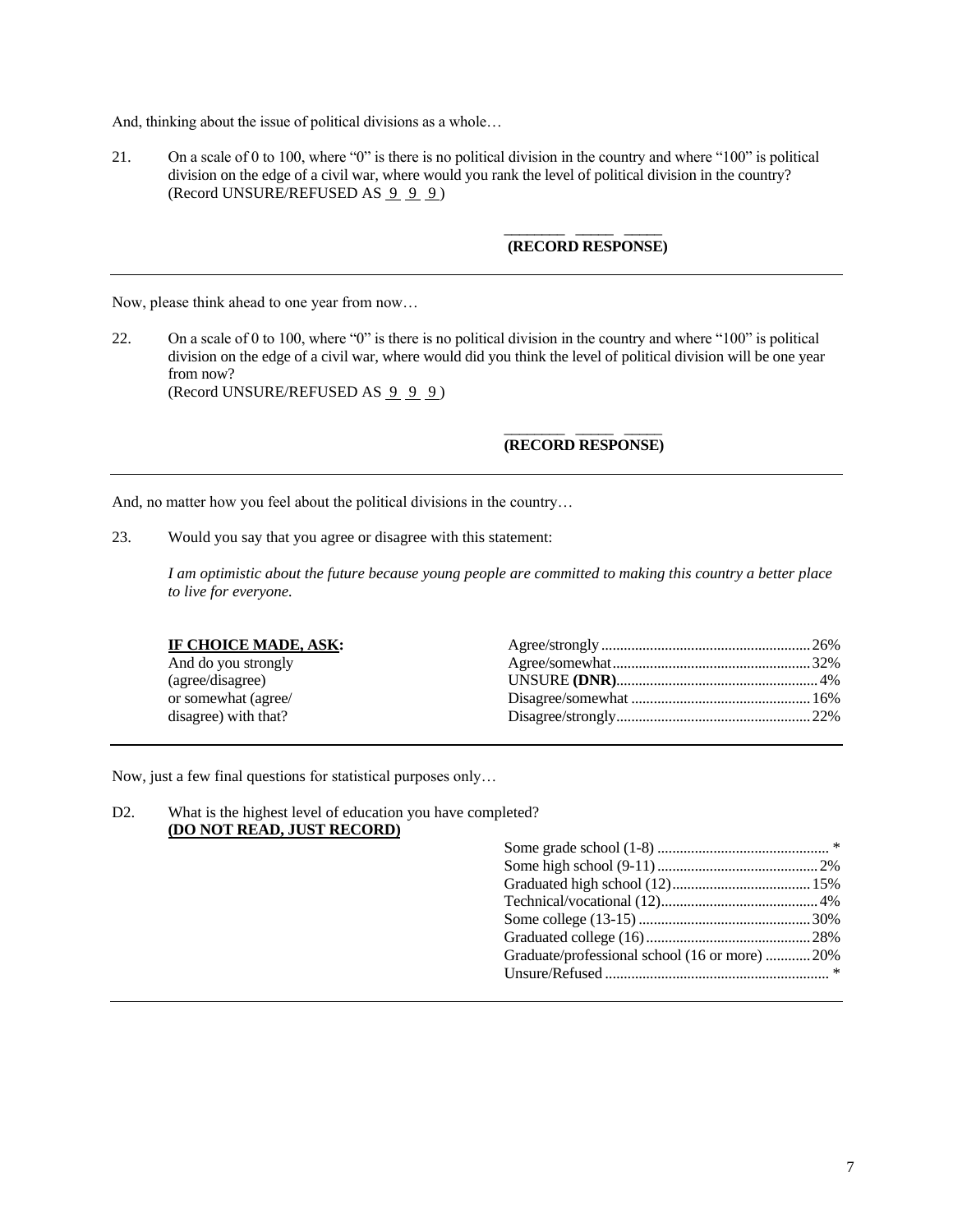D3. When thinking about politics and government, do you consider yourself to be... **(READ LIST, ROTATE TOP TO BOTTOM, BOTTOM TO TOP)**

And,

D4. Generally speaking, do you think of yourself as a Republican, a Democrat, or an Independent?

| IF REPUBLICAN OR DEMOCRAT,            |  |
|---------------------------------------|--|
| <b>ASK:</b> Would you call yourself a |  |
| strong or a not very strong           |  |
| (Republican/Democrat)?                |  |
|                                       |  |
|                                       |  |
| IF INDEPENDENT OR ANYTHING            |  |
| <b>ELSE, ASK:</b> Do you think        |  |
| of yourself as closer to the          |  |
| Republican or Democratic Party?       |  |
|                                       |  |
|                                       |  |
|                                       |  |

D5. Which of these statements best describes how you have usually voted in past elections?

| (READ LIST, ROTATE TOP TO     |                                         |  |
|-------------------------------|-----------------------------------------|--|
| <b>BOTTOM, BOTTOM TO TOP)</b> |                                         |  |
|                               | A few more Republicans than Democrats5% |  |
|                               | INDEPENDENT/THE PERSON (DNR)4%          |  |
|                               |                                         |  |
|                               |                                         |  |
|                               |                                         |  |
|                               |                                         |  |
|                               |                                         |  |

Still thinking about your viewing habits, specifically as they pertain to "Fox News" –

D6. How often would you say that you watch the Fox News Channel? Would you say that you watch the Fox News Channel – **(ROTATE, FRONT TO BACK, BACK TO FRONT) --** • daily, • a few times a week, • every so often, or • not at all?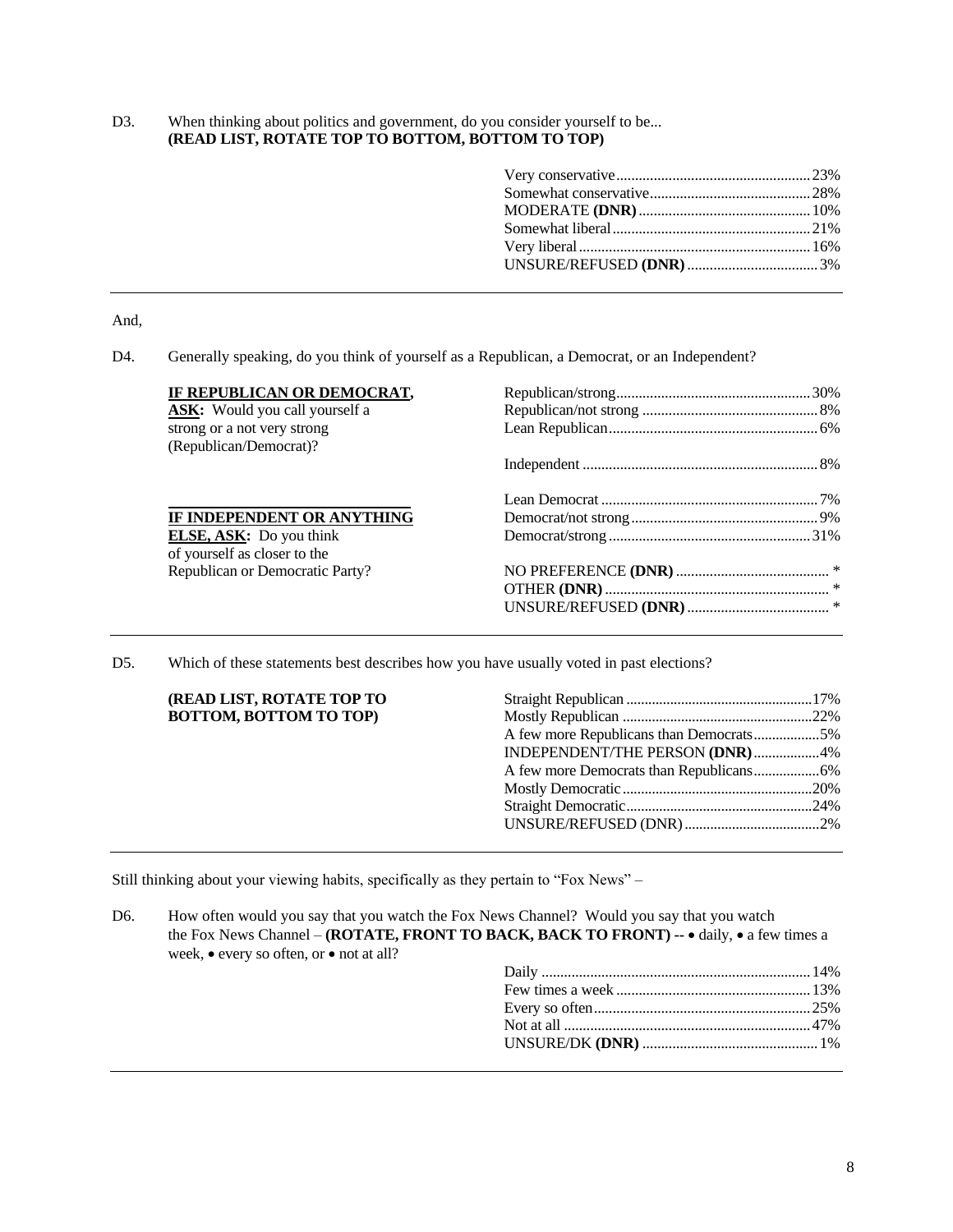D7. Are you a member of a labor union, including trade unions, service employee unions, public employee unions, and teachers unions?

**IF NO, THEN ASK:** Is anyone in your household a member of one of these types of labor unions?

D8. What is your current marital status -- are you --  $\bullet$  single and never married,  $\bullet$  married,  $\bullet$  separated,  $\bullet$ divorced, or •widowed?

D9. Do you have children under the age of 18 living at home?

| $\ast$ |
|--------|

D10. How often do you attend church, synagogue, or other worship services?

D11. Do you consider yourself to be a born-again or evangelical Christian?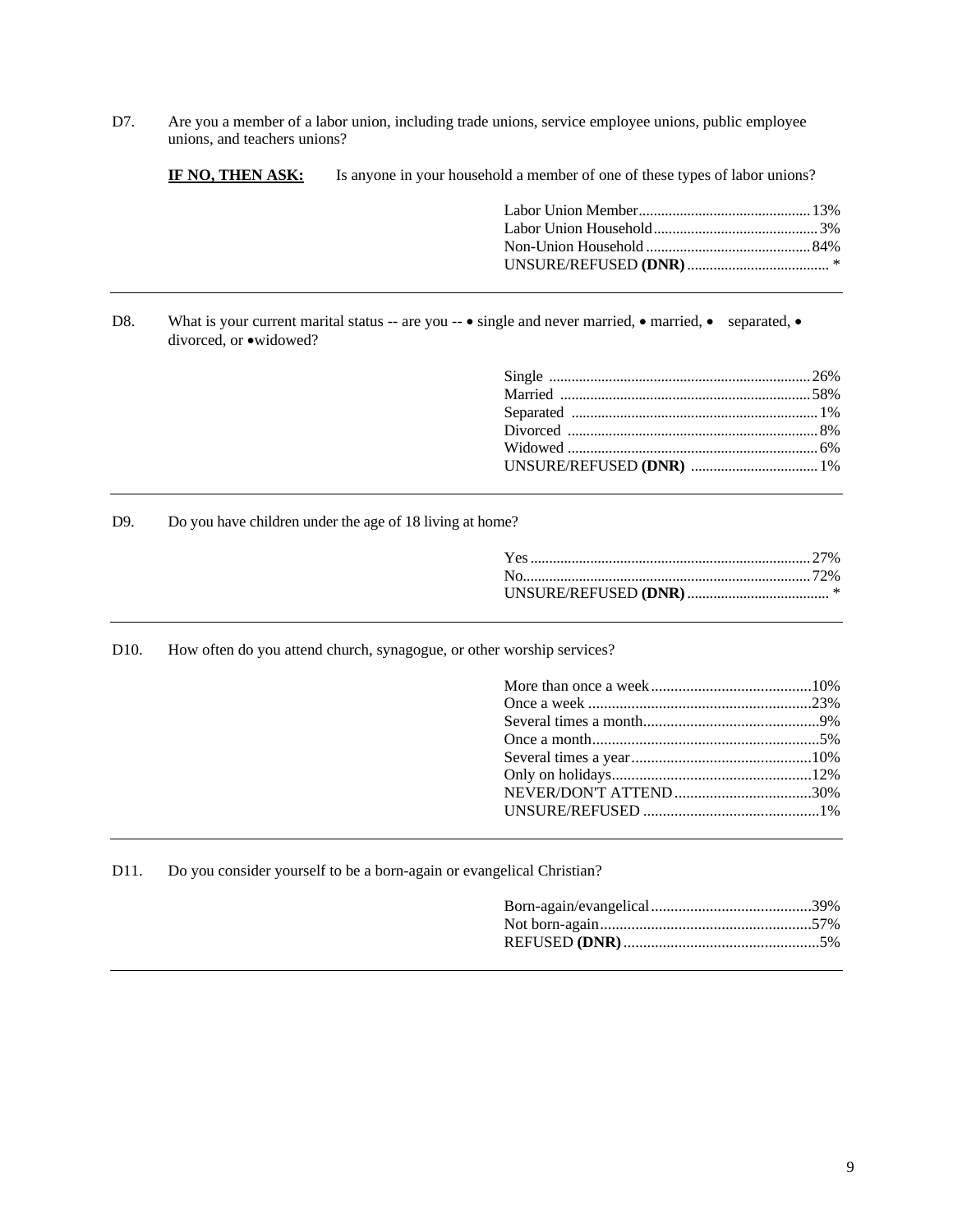D12. What do you consider to be your race? Are you white, African-American, Hispanic, Asian, Native American or some other race?

## **FOR ALL RESPONSES EXCEPT "HISPANIC/LATINO," ASK:**

D12-1. And, do you consider yourself a Hispanic, Latino, or Spanish-speaking American?

## **\*\*ASK OF EVERYONE\*\***

And, thinking about your economic class…

- D13. Do you consider yourself to be: **(ROTATE CHOICES, TOP TO BOTTOM, BOTTOM TO TOP)**
	- Upper class,
	- Middle class,
	- Working class, or
	- Low income?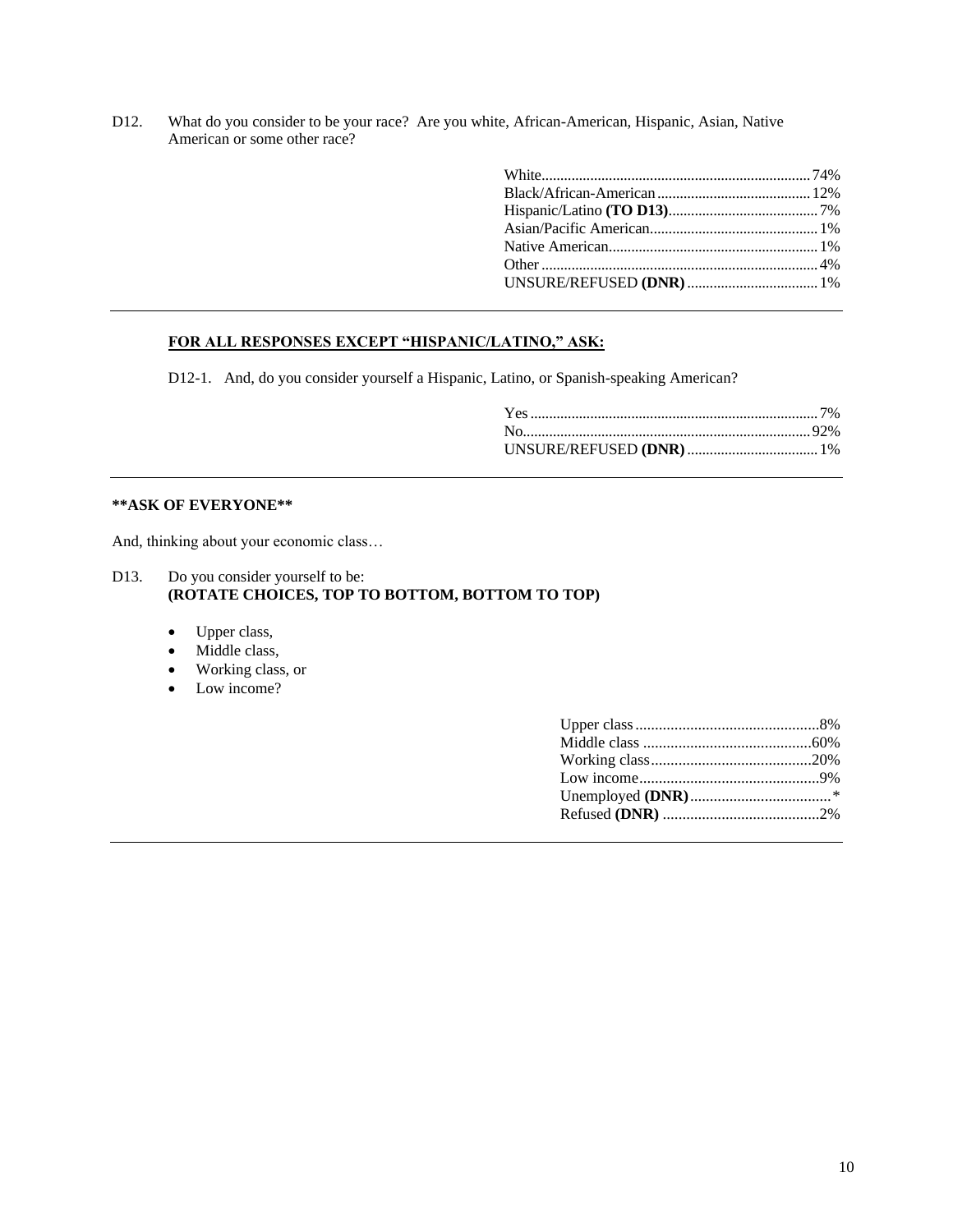# D14. Sex/Emp **(BY OBSERVATION)**

**ASK OF EVERYONE:** Are you employed outside the house, self-employed, not in the labor force, retired, or unemployed?

D15. How would you describe the community in which you live? Is it rural or small town, urban, large urban or a suburb?

D16. Have you personally received one of the vaccines available for COVID-19?